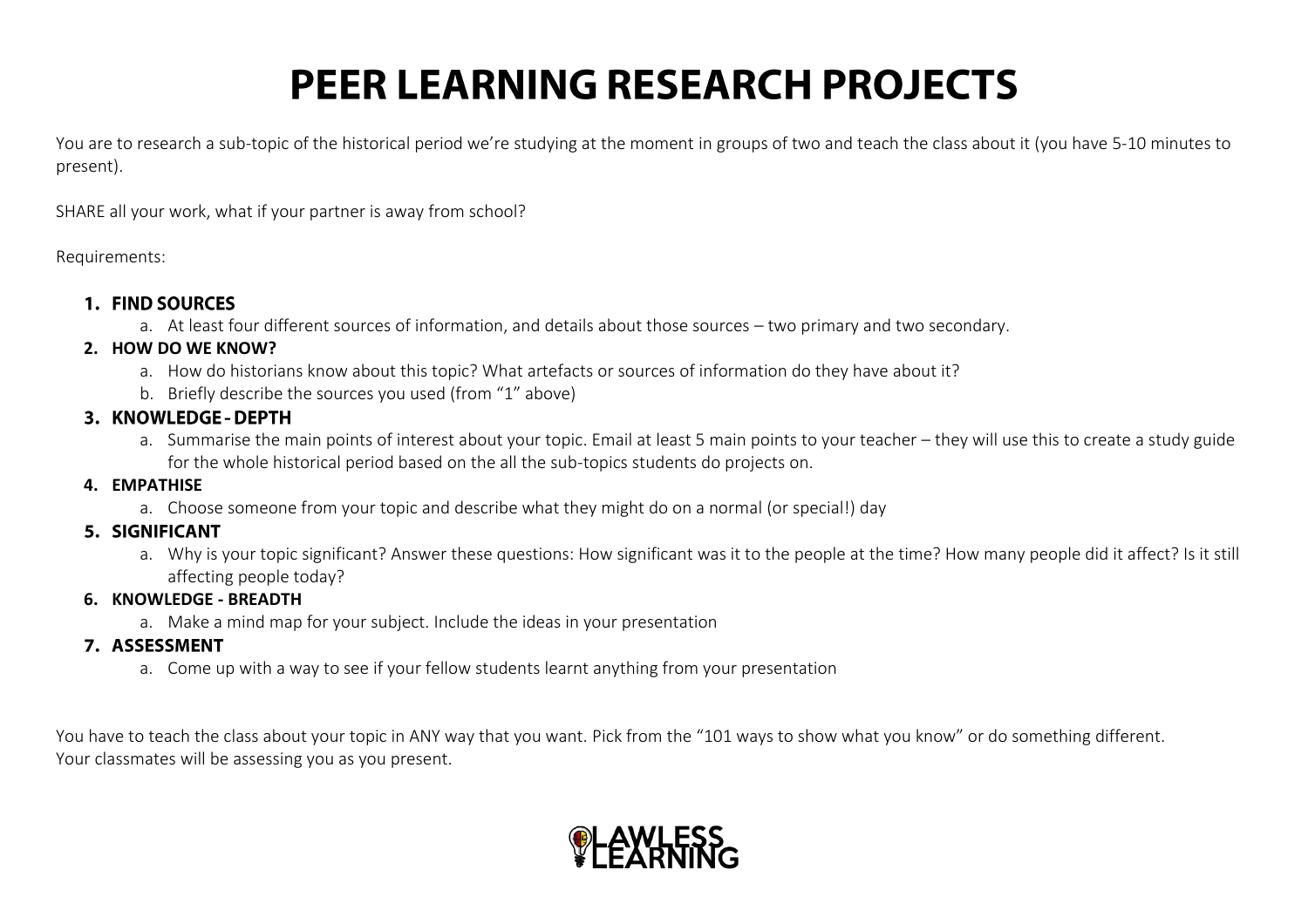**Collage Drawing Poster Timeline Cartoon or Webpage** Diorama Quilt Bulletin Scrapbook Magazine Sculpture **Visual** Movertisement ABC Book **Jigsaw Overhead Flowchart Maps: Dictionary Glossary Scientific Biography** : Political Menu Fantasy Newspaper Jour Graph Photo Booket Coloring Story Map Brochure Time Pop-Up SI<br>Capsule Book S **Song Question Lural Concept Map** 101 Ways to Show What You Know Video Costume Comedy Mock PowerPoint Voki Script Storytelling Experiment Puppet Musical Speech Sales Panel Recorded **Scavenger Performance Sitcom Interview Spoken Rhyme** Simulation Acceptance Demonstration Game "How To" Argument Presentation DancePlay Commercial Poetry Informercial Englished Sportscast Radio Play Monologue Re-enactment Readers' Show & News Discussion Debate

**OLAWLESS**